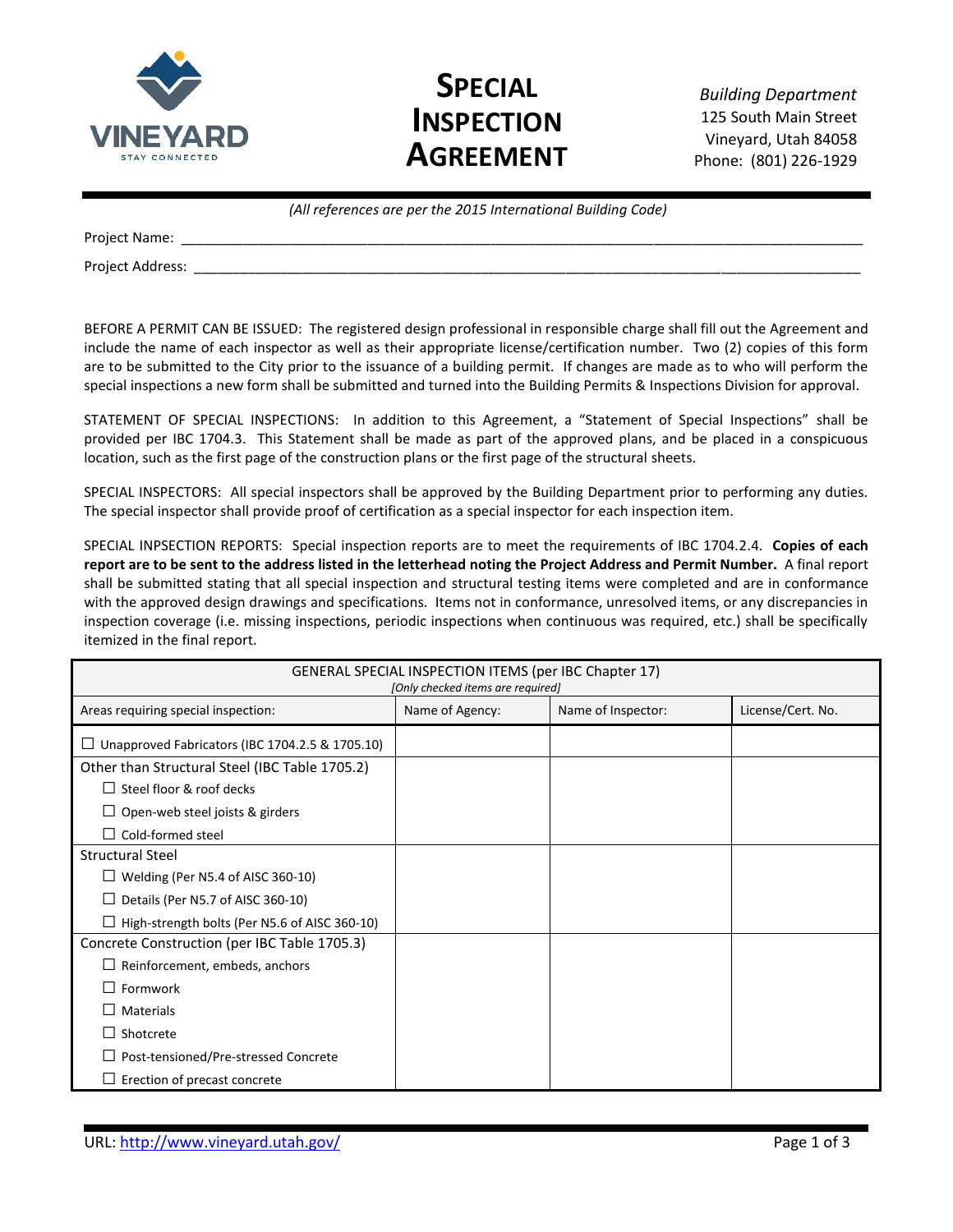

# **SPECIAL INSPECTION AGREEMENT**

*Building Department* 125 South Main Street Vineyard, Utah 84058 Phone: (801) 226-1929

| GENERAL SPECIAL INSPECTION ITEMS (per IBC Chapter 17) - continued |                 |                    |                   |  |  |
|-------------------------------------------------------------------|-----------------|--------------------|-------------------|--|--|
| [Only checked items are required]                                 |                 |                    |                   |  |  |
| Areas requiring special inspection:                               | Name of Agency: | Name of Inspector: | License/Cert. No. |  |  |
| Masonry Construction (IBC 1705.4)                                 |                 |                    |                   |  |  |
| $\Box$ Prior to Construction (Article 1.15, TMS-602)              |                 |                    |                   |  |  |
| $\Box$ As Construction Begins (Article 1.19.2, TMS-402)           |                 |                    |                   |  |  |
| Prior to Grouting (Table 1.19.2, TMS-402)                         |                 |                    |                   |  |  |
| During Construction (Per TMS-402 & TMS-602)                       |                 |                    |                   |  |  |
| <b>Wood Construction</b>                                          |                 |                    |                   |  |  |
| $\Box$ High-Load Diaphragms (IBC 1705.5.1)                        |                 |                    |                   |  |  |
| $\Box$ Wood Trusses > 60ft (IBC 1705.5.2)                         |                 |                    |                   |  |  |
| Soils (IBC Table 1705.6)                                          |                 |                    |                   |  |  |
| Driven Deep Foundations (IBC Table 1705.7)                        |                 |                    |                   |  |  |
| Cast-in-place Deep Foundations (IBC Table 1705.8)                 |                 |                    |                   |  |  |
| Helical Pile Foundations (IBC 1705.9)                             |                 |                    |                   |  |  |
| Sprayed Fire-Resistant Materials (IBC 1705.14)                    |                 |                    |                   |  |  |
| Mastic & Intumescent Coatings (IBC 1705.15)                       |                 |                    |                   |  |  |
| $\Box$ EIFS (IBC 1705.16)                                         |                 |                    |                   |  |  |
| Fire-Resistant Penetrations (IBC 1705.17)                         |                 |                    |                   |  |  |
| $\Box$ Smoke Control (IBC 1705.18)                                |                 |                    |                   |  |  |
| (IBC 1705.1.1)<br>$\exists$ Other $\_$                            |                 |                    |                   |  |  |
| (IBC 1705.1.1)<br>Other                                           |                 |                    |                   |  |  |

| SPECIAL INSPECTIONS FOR SEISMIC RESISTANCE (IBC Section 1705.11)<br>[Only checked items are required] |                 |                    |                   |  |
|-------------------------------------------------------------------------------------------------------|-----------------|--------------------|-------------------|--|
| Areas requiring special inspection:                                                                   | Name of Agency: | Name of Inspector: | License/Cert. No. |  |
| Structural Steel (IBC 1705.12.1 & AISC 341-10)<br>⊔                                                   |                 |                    |                   |  |
| $\Box$ Structural Wood (IBC 1705.12.2)                                                                |                 |                    |                   |  |
| Cold-formed Steel (IBC 1705.12.3)<br>⊔                                                                |                 |                    |                   |  |
| Mechanical & Electrical Components (1705.12.4)                                                        |                 |                    |                   |  |
| Architectural Components (IBC 1705.12.5)                                                              |                 |                    |                   |  |
| Storage Racks (IBC 1705.12.7)                                                                         |                 |                    |                   |  |

URL:<http://www.vineyard.utah.gov/> Page 2 of 3